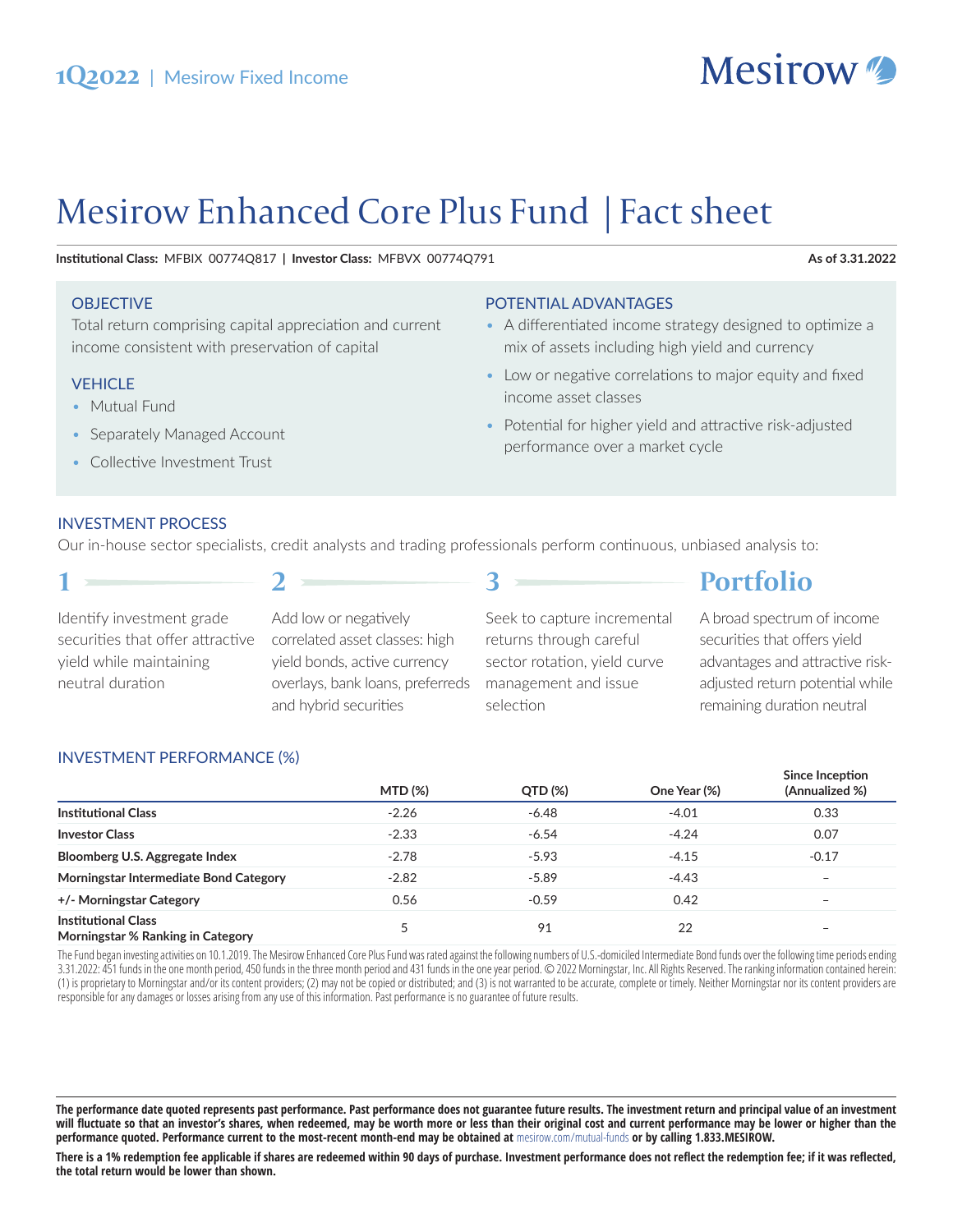## FUND FACTS

**Incepঞ on date: 10.1.2019**

|                                   | Institutional | Investor |
|-----------------------------------|---------------|----------|
| Gross expense ratios <sup>1</sup> | 1.88%         | 2.12%    |
| Net expense ratios $1$            | 0.54%         | 0.79%    |
| Minimum investment                | \$100,000     | \$5,000  |
| NAV (as of 3.31.2022)             | \$9.48        | \$9.47   |
| Management fee                    | 0.37%         | 0.37%    |

#### FUND TOP 10 HOLDINGS

|                         | Allocation (%) | Coupon (%) | Maturity date |
|-------------------------|----------------|------------|---------------|
| FNCL <sub>3</sub>       | 1.97           | 3.00       | 5.25.2047     |
| <b>US Treasury</b>      | 1.66           | 1.88       | 7.31.2026     |
| Anheuser-Busch Co/Inbev | 1.16           | 3.65       | 2.1.2026      |
| Boeing Co               | 1.14           | 3.20       | 3.1.2029      |
| US Treasury             | 1.13           | 0.75       | 4.30.2026     |
| Morgan Stanley          | 1.12           | 3.63       | 1.20.2027     |
| Kroger Co               | 1.05           | 7.70       | 6.1.2029      |
| JPMorgan Chase & Co     | 1.03           | 5.00       | 2.1.2169      |
| <b>FNCL 2.5</b>         | 1.01           | 0.00       | 5.25.2047     |
| Merck & Co Inc          | 0.98           | 2.75       | 2.10.2025     |
|                         |                |            |               |

Holdings are subject to change. Cash is not included in top 10 holdings.

# FUND CHARACTERISTICS

|                                  | Enhanced<br>Core Plus<br>Fund | <b>Bloomberg</b><br>Aggregate<br>Index |
|----------------------------------|-------------------------------|----------------------------------------|
| Duration (years)                 | 5.41                          | 6.483                                  |
| Number of issues                 | 144                           | 12,393                                 |
| 30-day SEC yield                 | 3.4                           |                                        |
| 30-day unsubsidized<br>SEC yield | 2.1                           |                                        |

Source: Mesirow Strategic Fixed Income (SFI), Bloomberg.

#### SECTOR WEIGHTING



Source: SFI, Bloomberg. Aggregate weighting for the Enhanced Core Plus Fund may total more than 100% as a result of including the notional value of the currency instruments used. Securities not rated by an NRSRO are identified as a separate category, such as "other" or "unrated".

#### FUND QUALITY DISTRIBUTION



Source: SFI, Bloomberg. Bond credit quality allocation reflects the median ratings of Standard & Poor's Corporation; Fitch Rating's; and Moody's Investors Service, Inc. Ratings are relative, subjective and not absolute standards of quality and represent the opinions of the independent, Nationally Recognized Statistical Rating Organizations (NRSRO). Ratings are measured on a scale that generally ranges from AAA (highest) to D (lowest).